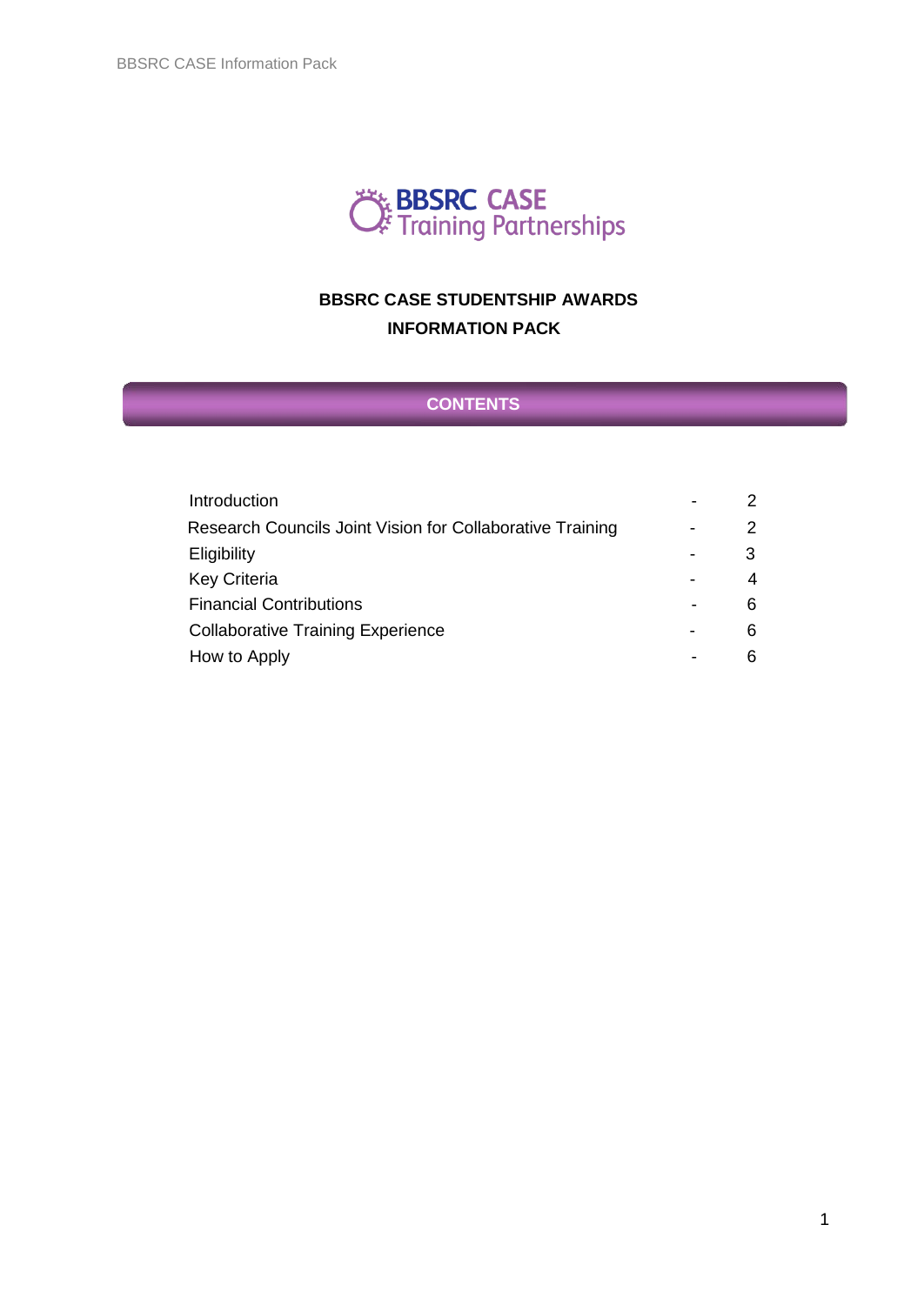# **INTRODUCTION**

This Information Pack is aimed at those who are new to Research Council Funding Processes, and those who are familiar but wish to clarify changes to the way CASE Studentships are now allocated as a result of the recent announcement to cease the annual CASE competition for individual studentships [\(http://www.bbsrc.ac.uk/news/people](http://www.bbsrc.ac.uk/news/people-skills-training/2015/150325-n-changes-to-icase-studentships/)[skillstraining/2015/150325-n-changes-to-icase-studentships/\).](http://www.bbsrc.ac.uk/news/people-skills-training/2015/150325-n-changes-to-icase-studentships/)

Following the Evaluation of BBSRC's CASE schemes in 2012, changes were made to Industrial CASE Studentship awards; namely:

1. The minimum student placement length has been **reduced to three months,** bringing it in line with other CASE studentships funded by BBSRC and a number of other Research Councils.

2. The mandatory requirement to make financial contributions for non-academic partners that are classed as small companies (i.e. those which have 50 or fewer employees), has been removed. The requirement to meet the costs associated with the placement remains.

3. The mandatory requirement for financial contributions from companies with more than 50 employees has also changed, please see the 'Financial Contributions' section for more details.

# **RESEARCH COUNCILS JOINT VISION FOR COLLABORATIVE TRAINING**

### **1. Objectives**

Research Council Collaborative Training will provide doctoral students with a first-rate, challenging research training experience, within the context of mutually beneficial research collaboration between academic and partner organisations in the private, public and civil society sectors.

**Benefits to the student** – Collaborative Training provides outstanding students with access to training, facilities and expertise not available in an academic setting alone. Students benefit from a diversity of approaches with an applied/translational dimension. Students have an opportunity to develop a range of valuable skills and significantly enhance their future employability; the expectation is that many will become research leaders of the future.

**Benefits to the academic / partner organisations** - Collaborative Training studentships encourage productive engagement between partners who benefit from a motivated, high quality doctoral student undertaking cutting-edge research relevant to the organisation's priorities and objectives. Collaborative Training provides opportunities to explore novel research collaborations and strengthen current partnerships.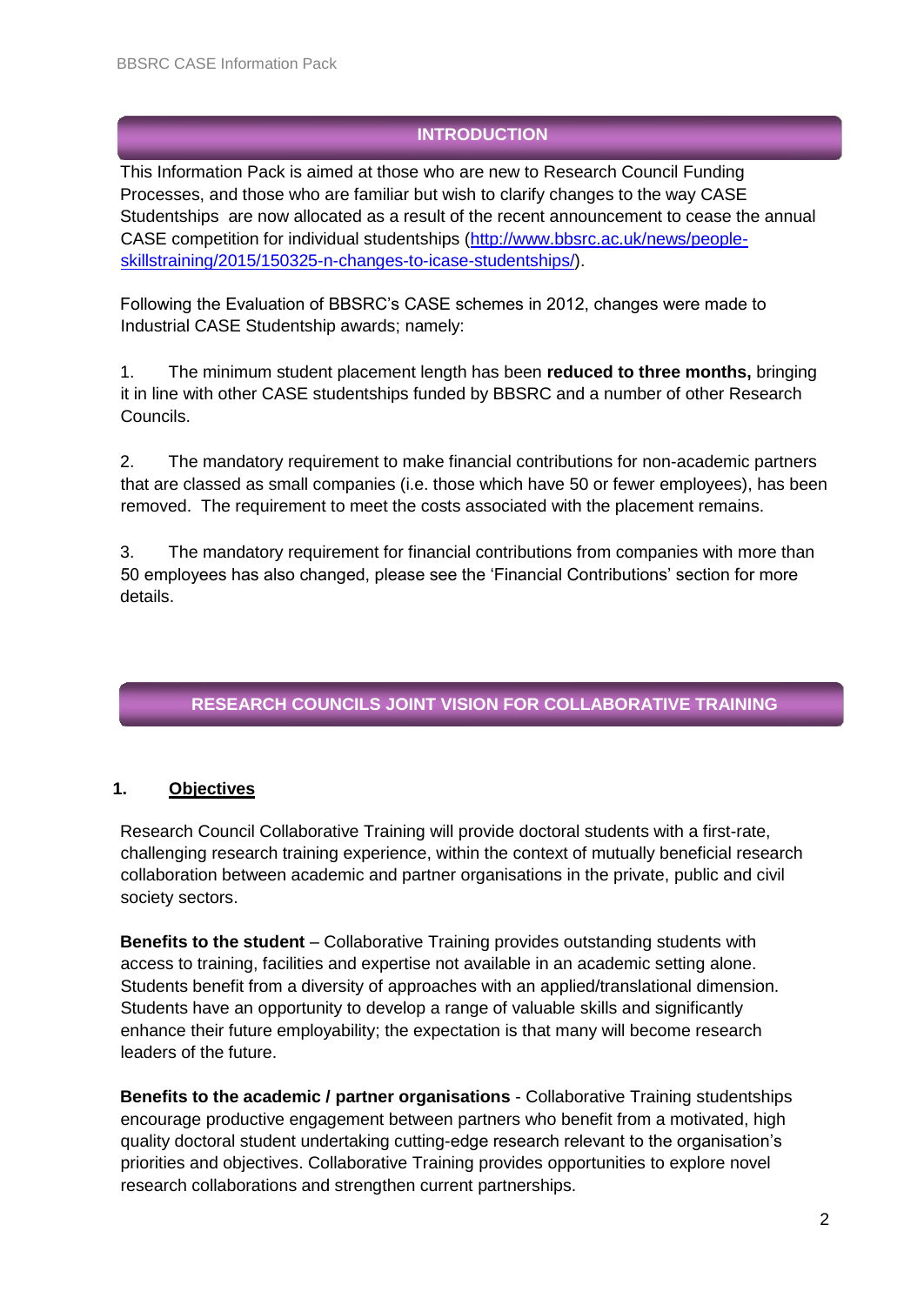#### **2. Defining an excellent CASE Studentship**

**High-quality project** – A challenging, feasible and realistically achievable doctoral project which stimulates excellent research. Through a truly collaborative approach, it provides tangible benefits to all partners.

**High-quality training environment** – Through access to distinctive but complementary environments, partners provide a stimulating framework for research training in the proposed field. Joint supervision gives a unique and broadening perspective on the impact of collaborative research.

**High-quality student experience** – An enriched integrated training experience allows the student to acquire novel skills and expertise. The student gains a wider understanding of how their research may have an impact in wider context, which will enhance their future career prospects.

### **ELIGIBILITY**

Before allocating a CASE studentship award it is imperative that you ensure that the nonacademic partner (e.g. industry) is eligible. Further information on eligibility can be found in the Studentship Handbook.

**Organisations eligible for funding from any Research Council cannot act as a nonacademic partner;** this includes NHS Trusts, and organisations such as the Beatson Cancer Institute and the Diamond Light Source. In most cases, the non-academic partner will be a company, and must have an established UK-based research and/or commercial production capability. BBSRC would recommend that such organisations that may be interested in becoming a CASE partner scope out a potential partnership with a BBSRC Doctoral Training Partnership organisation.

UK-based organisations can be considered as the non-academic partner if they can provide students with distinctive research training and experience not available in an academic setting. These organisations **may include Charities, Trusts and Levy Bodies**.

In exceptional cases, organisations based overseas may be eligible; however they must have an established UK-based research and/or production capability and be able to provide the student with an opportunity to gain skills not currently available in the UK. If eligibility remains unclear contact BBSRC.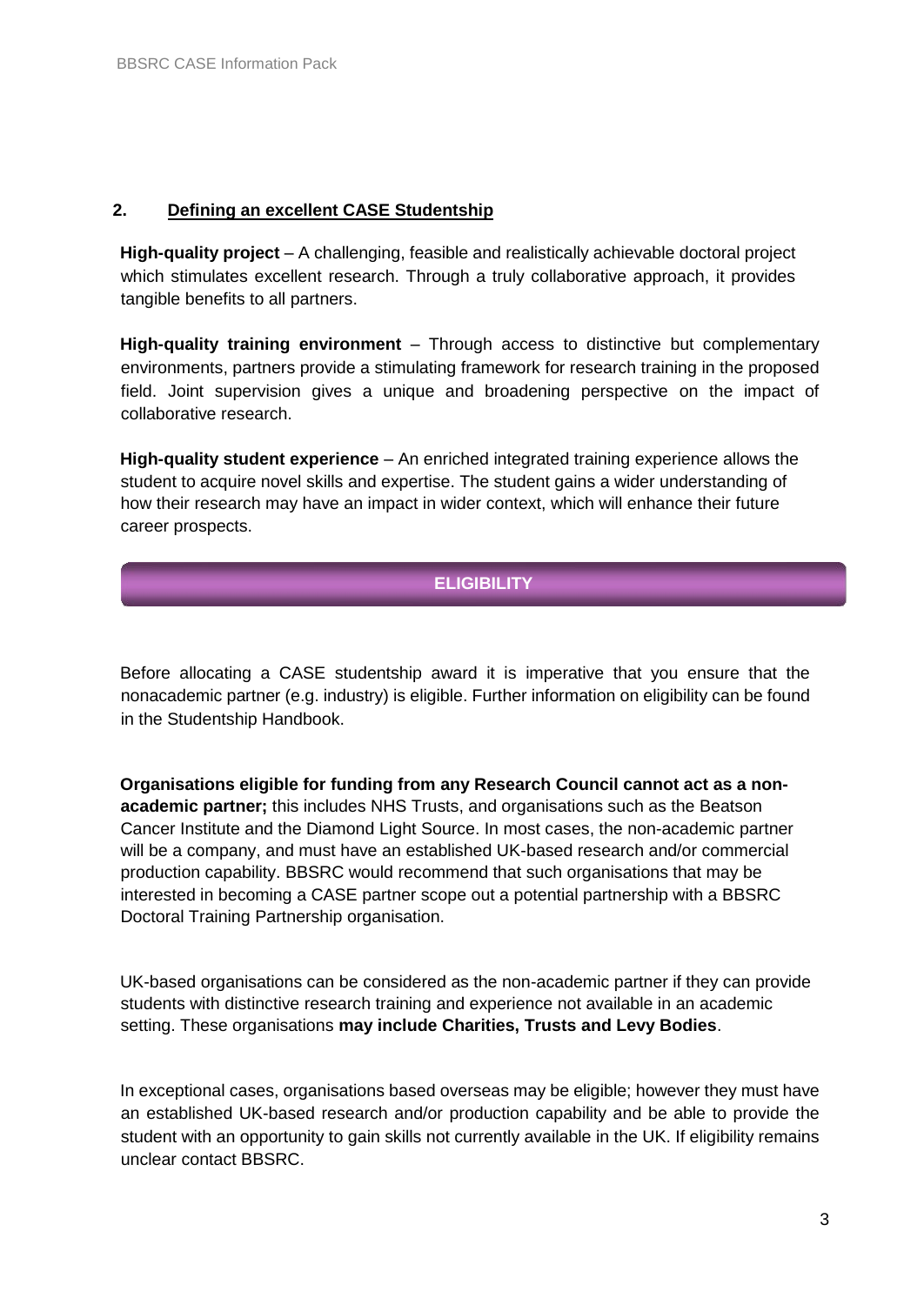**Note:** BBSRC recommends that for companies that are less than five years old and are new to the BBSRC CASE scheme, details of the purpose, remit and history of the company are obtained along with copies of the last two years' business statements if necessary.



The primary aim of CASE is to provide high quality research training relevant to BBSRC's remit.

**The key criteria will be the overall quality of training offered by the academic institution and the proposed non-academic partner,** in line with the "Researcher Development Framework" developed by Vitae which outlines the areas of professional development that research organisations should be addressing in their training programmes. The Researcher Development Framework replaces the Research Councils' Joint Skills Statement and is available at: [www.vitae.ac.uk/rds.](http://www.vitae.ac.uk/rds)

#### **In addition, the studentship should take account of the following:**

#### **1. THE PROJECT**

Quality and Suitability Is the proposed project aligned to BBSRC's remit? Is the project feasible in the time frame? Is the proposed project relevant to the non-academic sector involved? Is the non-academic partner eligible and do they have a suitable track record? Does the application demonstrate a robust partnership?

#### **2. ACADEMIC RESEARCH ENVIRONMENT & TRAINING PROGRAMME**

What are the broader opportunities to be made available to the student, e.g. generic techniques and transferable skills training?

What taught courses and facilities does the academic environment provide for research training? How effectively do the facilities support the proposed project?

What opportunities are there for interactions with more senior researchers?

#### **3. NON-ACADEMIC RESEARCH ENVIRONMENT & TRAINING PROGRAMME**

Is the proposed project relevant to the non-academic sector involved?

Does the non-academic partner have a suitable track record?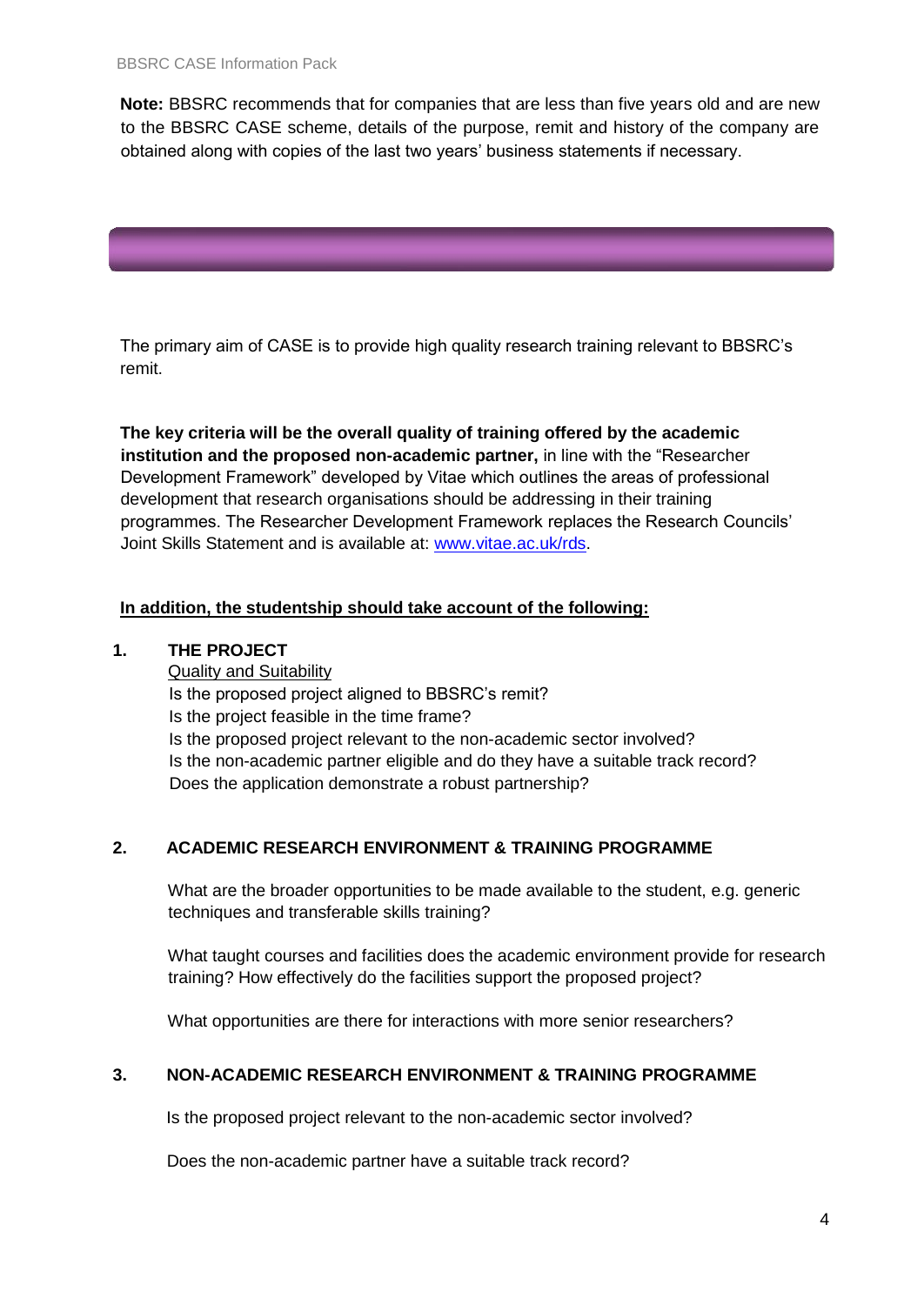What facilities does the non-academic environment provide for research training? How does the proposed project relate to the facilities available?

What opportunities are there for gaining experience not available in an academic setting alone?

### **4. MANAGEMENT & SUPERVISION**

Are there clear day-to-day arrangements in place for supervision of the student at both the academic and non-academic partner?

Do the project supervisors have the specialist capabilities necessary to support the student's advanced research and generic skills training?

Are there suitable provisions for monitoring progress?

Do all supervisors have a good track record in supervising students?

In the case of new supervisors, have appropriate provisions been made, for e.g. with co- supervision?

### **5. THE COLLABORATION**

A placement at the non-academic partner is an essential feature of a CASE studentship; can they offer a suitable placement with added value?

What are the opportunities to be made available by the company to the student for business-related training?

Could the project be done without the collaboration? Due to the truly collaborative and integrated nature of CASE, the studentship cannot be considered a true CASE studentship if, upon removal of input from the non-academic partner, the training and project could still continue.

Should the non-academic partners' circumstances change, are the arrangements for safeguarding the student's PhD progress clear and acceptable.

# **FINANCIAL CONTRIBUTIONS TO BE MADE BY THE NON-ACADEMIC PARTNER**

In light of the CASE evaluation, the **BBSRC hopes to broaden participation from small companies and other under-represented industry sectors**, thus the mandatory requirement for the non-academic partner to make financial contributions to the student stipend and research project **has been modified for CASE studentships, although not for its Industrial CASE Partnership (ICP) competition** (please note, ICP is a separate scheme which provides studentship allocations covering several years' intake to 'Partner' companies; historically, BBSRC has invited companies to become Partners based on their track record with CASE studentships).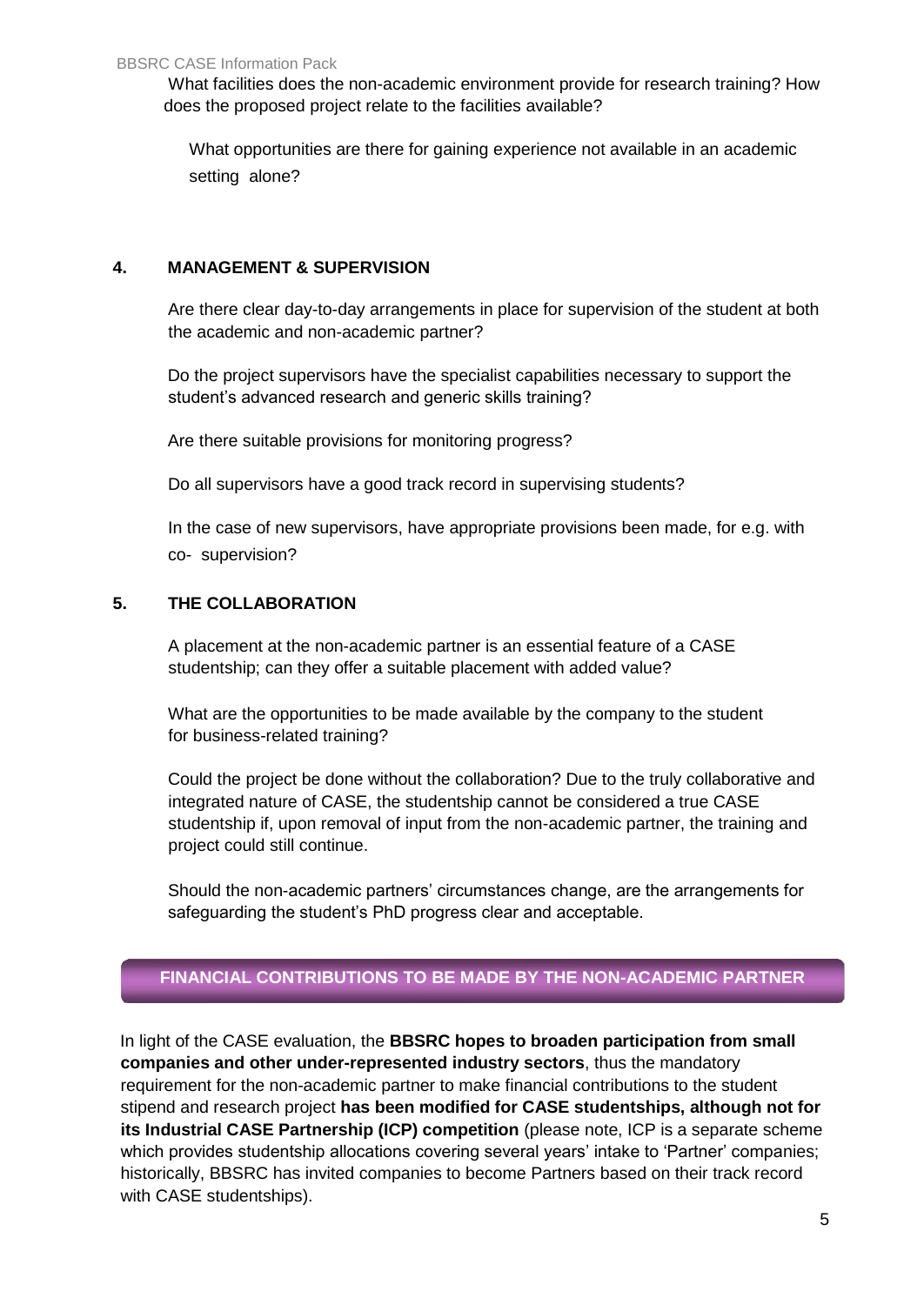- 1. There is no longer a requirement to enhance the student stipend for any CASE Studentship.
- 2. For **all non-academic partners**, all costs associated with the placement must be met. Non- academic partners must support all expenses associated with the work carried out by the student while on placement, including additional expenses (such as travel and accommodation) incurred by the student as a direct result of attendance at the premises of a company. This includes the cost of flights in the case of overseas companies.
- 3. For non-academic partners who have **more than 50 employees** (including employees in parent companies or subsidiaries), the mandatory requirement for financial contribution is an annual cash contribution to the academic partner of at least £1400 per annum.
- 4. For non-academic partners who have **50 or fewer employees** (including employees in parent companies and subsidiaries), we have removed the mandatory requirement to contribute to the academic partner costs.
- 5. It is recommended that non-academic partners cover the Academic Partner Cost, which in 2020 will total £8,500 (estimated) over the four years of the studentship. **If the IP cannot cover this cost then the Department/University Partner Institute will be required to meet the shortfall.**

For non-academic partners that **are not companies,** such as a public funded body or charitable organisation, we encourage contribution to the academic partner. Contact the BBSRC for further guidance.

# **COLLABORATIVE TRAINING EXPERIENCE**

All CASE research students are based at a BBSRC Doctoral Training Partnership organisation, but must spend part of their time with the non-academic partner. The BBSRC now stipulates a **placement period of a minimum of 3 months,** and up to a maximum of 18 months. The required placement period can be accrued through a number of shorter placements, if appropriate.

In addition, to experience an industrial research environment, the student should receive business-related training, for example, in project-management, business strategy and finance.

#### **HOW TO APPLY**